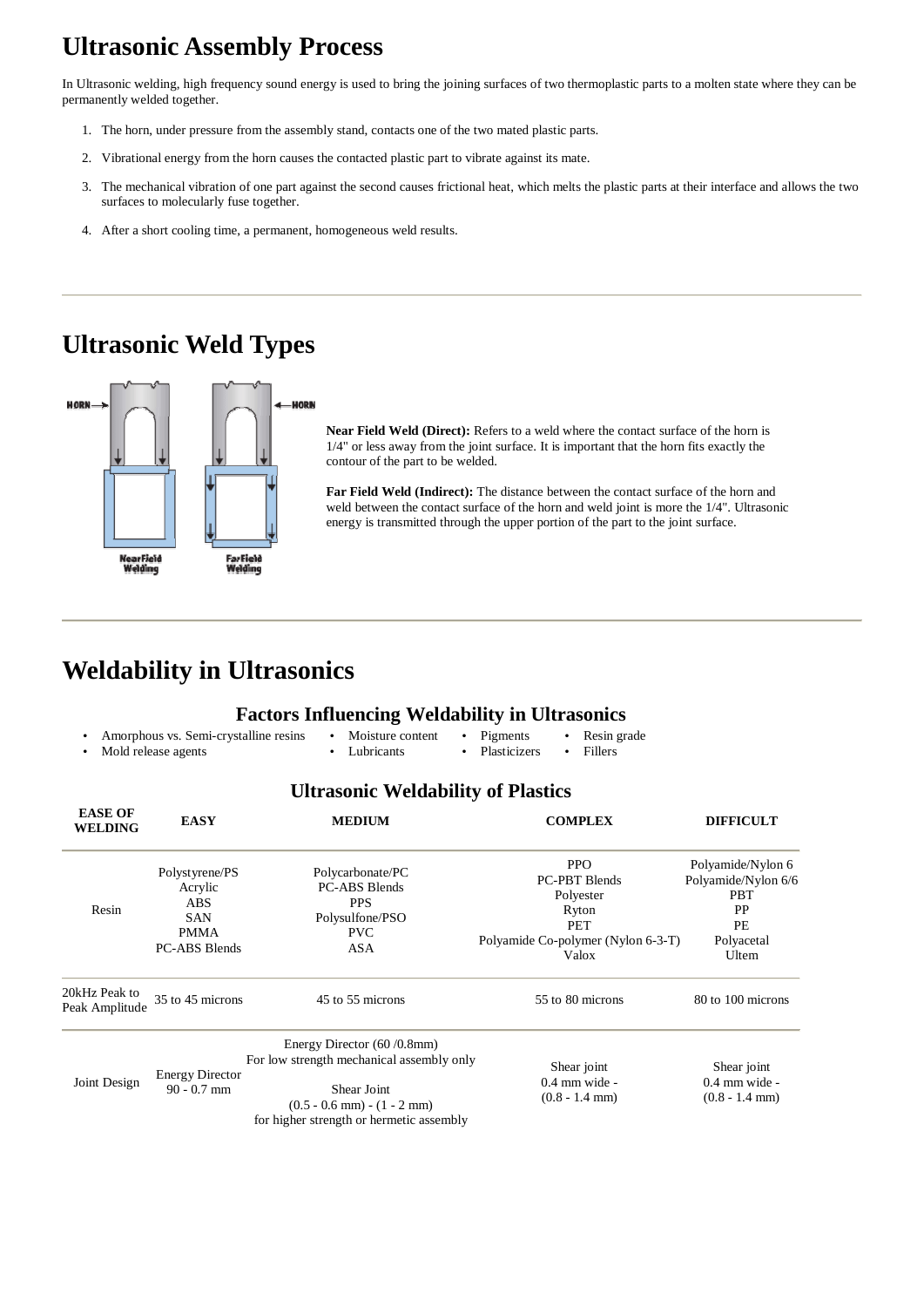## **Ultrasonic Horns**



The design of the horn is determined by the amplitude required, the type of welding process, and the material selected. We design each horn to specific application requirements.

# **Ultrasonic Joint Designs**

The basic requirement of any ultrasonic joint design is a small, uniform initial contact area.The design varies with each application and depends on factors such as type of plastic resin to be bonded,part geometry and requirements of the weld.

#### **Energy Director**

Normally a triangular section on the joint that serves to concentrate ultrasonic energy and rapidly initiates melting of the joining surfaces. Common joints, which incorporate the use of an energy director, include: butt joints, step joints, and tongue and groove joints.



#### **Shear Joints**

This type of joint is preferred for parts that require a hermetic seal or for plastics that change rapidly from a solid to molten state over a very narrow temperature range.